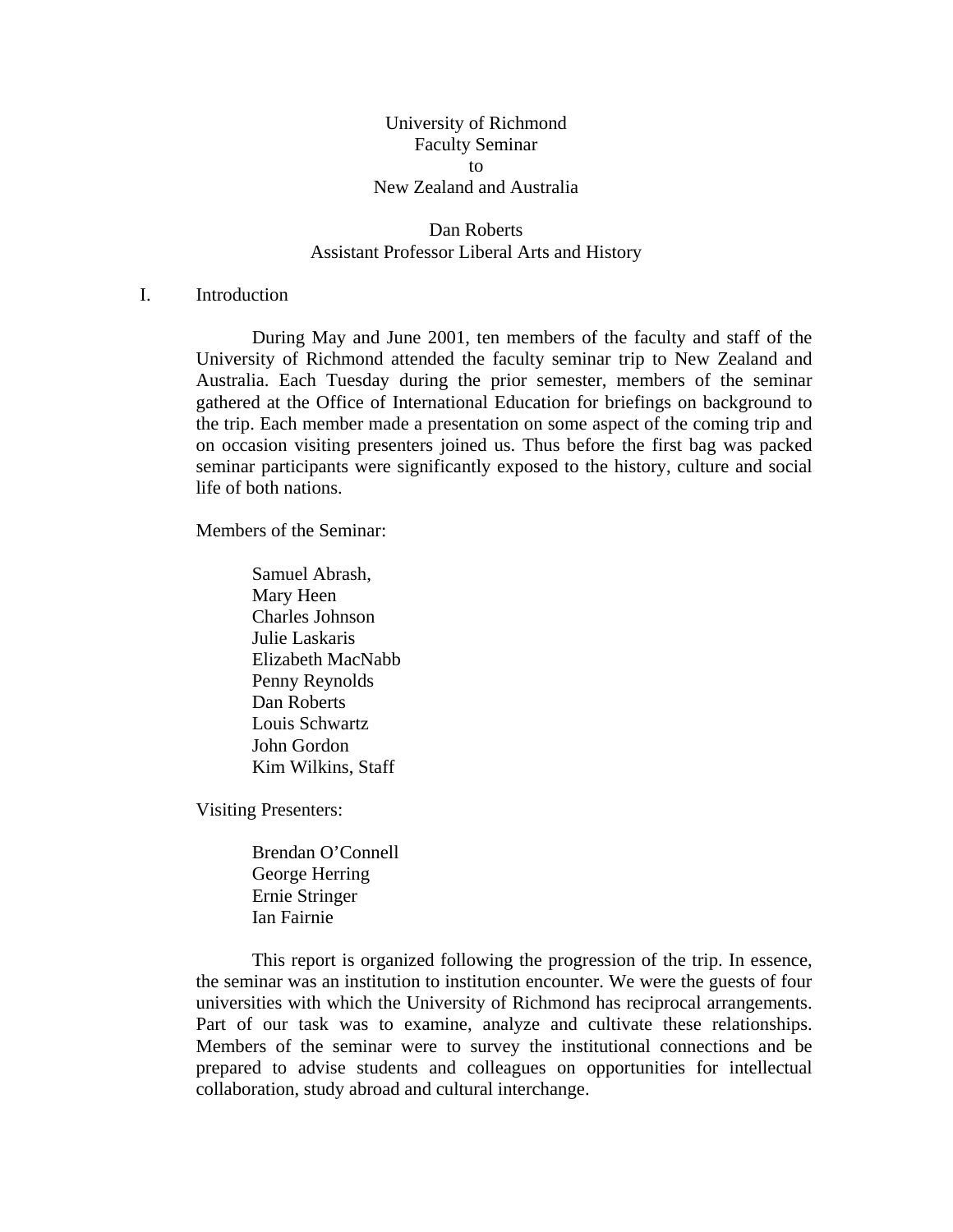

and waiting….and waiting….and waiting……..

II. Otago University, Dunedin, New Zealand

 $\pmb{\times}$ 



*Fall Day (April) at Otago University* 

In the European era Dunedin was settled by Free Church Scots seeking to establish opportunities for worship and prosperity far from the disputes of the home islands. It is located at the end of a spectacular bay that provided shelter for shipping an a proximity to rich agricultural land and mineral deposits. Dunedin is a company town and the company is Otago University.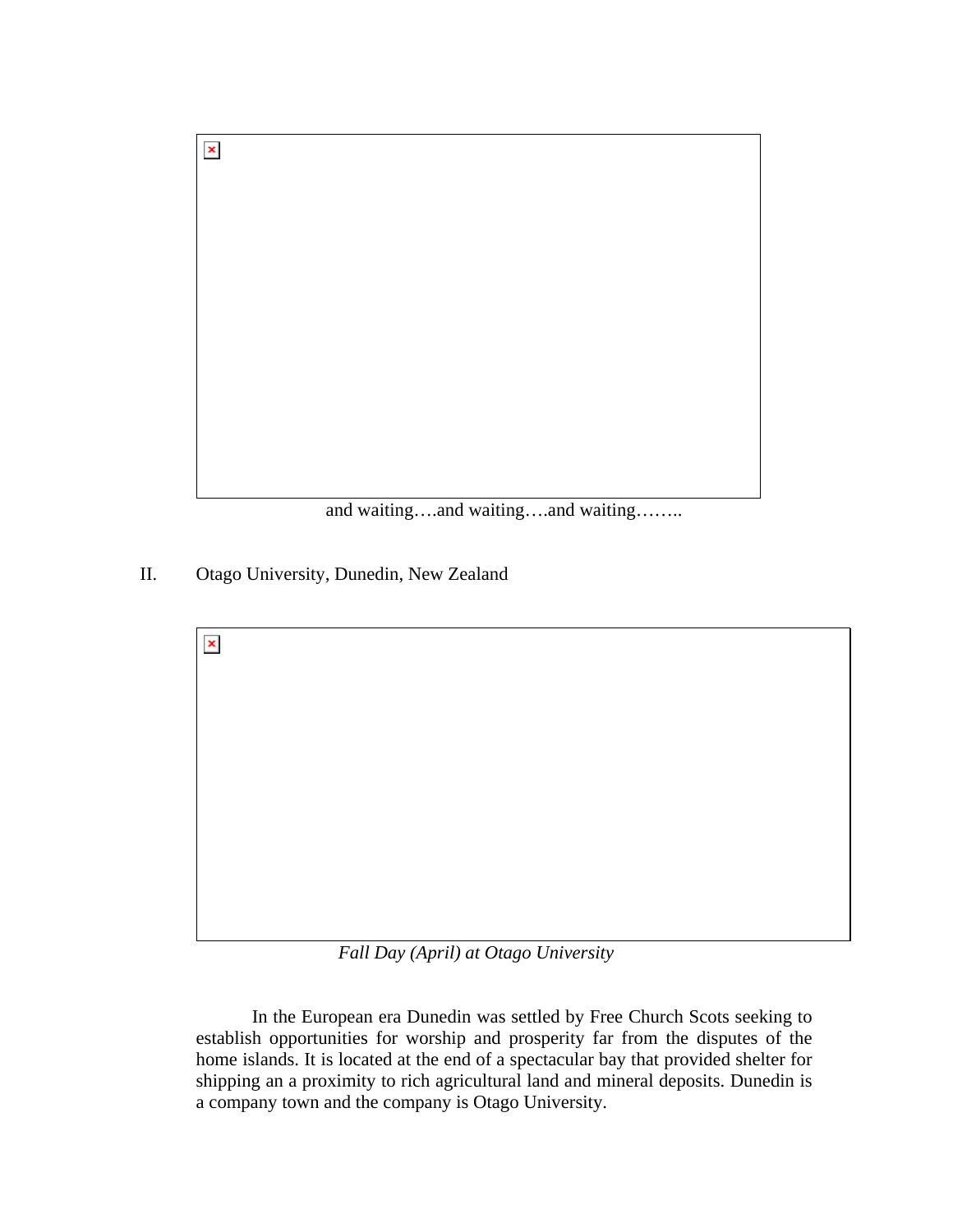The oldest university in New Zealand, Otago offers students and faculty an excellent opportunity for collaboration and study abroad on a wide variety of subjects. Many students stay in community homes throughout the city. The presence of excellent winter recreational opportunities just to the west of Dunedin makes Otago a very appealing choice for students.

 We received several excellent lectures during our stay at the Executive Residence at Otago. Speakers included: Geoff Kearsley, Dean School of Social Science, *Energy, Nuclear Policy and the Environment in New Zealand*, Tom Brooking, History Department, *Kai Tahu, Scots and Kiwis: A Potted Social, Cultural and Environmental History of Otago and New Zealand,* Tania Marie Kaai, Dean of the School of Maori Studies, *Indigenous People's Rights in Education,* Peter Holland, Geography Department, *New Zealand's Dynamic Environments,* Keith Ballard, Dean of the School of Education, *Education in Society: Some thoughts on Culture, Colonization and Ideology.* 

 The seminar included several trips outside the urban setting of the University. A city tour of Dunedin, trips to the New Zealand Marine Studies Center, a Maori cultural religious center, the Otakou Marae, an extended trip to the North Coast of Otago which included a tour of the town of Oamaru and afternoon tea at the Moeraki Boulders, and finally, a harbor tour which included a visit to the Royal Albatross Colony.

 Part of the purpose for my interest in the Faculty seminar was to gather material for a series of *A Moment in Time* episodes on the Southwestern Pacific. I recorded for broadcast in 2002. I interviewed several scholars on the trip and will mention them and the episodes to which they will contribute.

At Otago:

 $\pmb{\times}$ 

Professor Geoff Kearsley, *New Zealand's Nuclear Policy*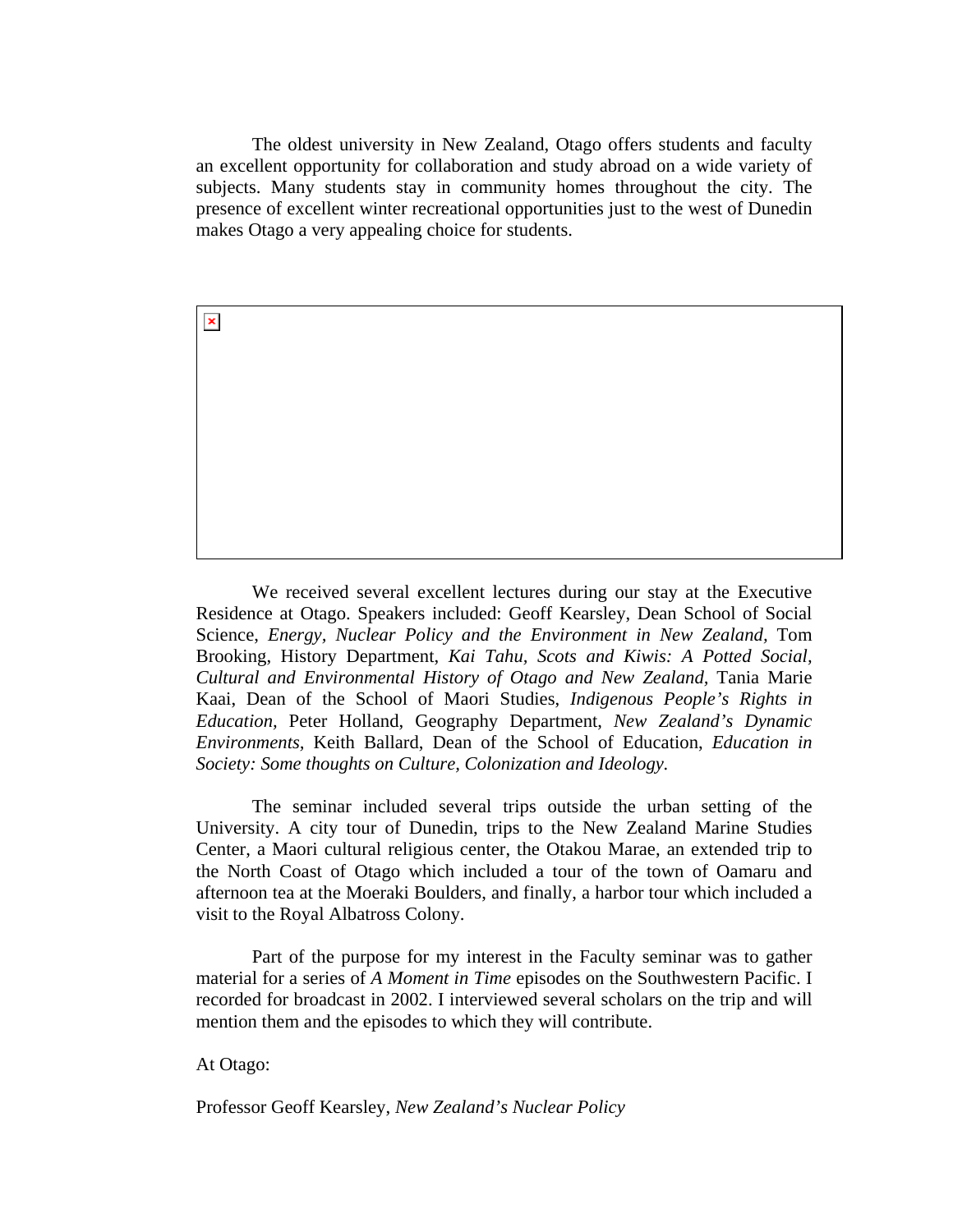Professor Tom Brooking, *Cultural Clash in the European Settlement of New Zealand* and *The Influence of Edward Gibbon Wakefield.*

 In addition to the regular schedule for the seminar, Otago University officials arranged for me a tour of *Natural History, New Zealand, Ltd.*, formerly part of New Zealand Broadcasting, now a division of Fox Television. I met with Margaret Roberts, Head of Strategic Planning and Human Resources and Michael Stedman, Managing Director. They are very interested in establishing collaborative alliances between their company and production houses around the world. Their signature output is long-form documentaries produced for the Learning Channel, Discovery Channel, German State Broadcasting and the BBC. While *A Moment in Time* will continue its present short format for public broadcasting, at some point in the future, Dan Roberts Enterprises will expand into longer form production. This may proved to be a most fortuitous connection.

Next stop, Antarctica

II. Macquarie University, Sydney Australia

 $\pmb{\times}$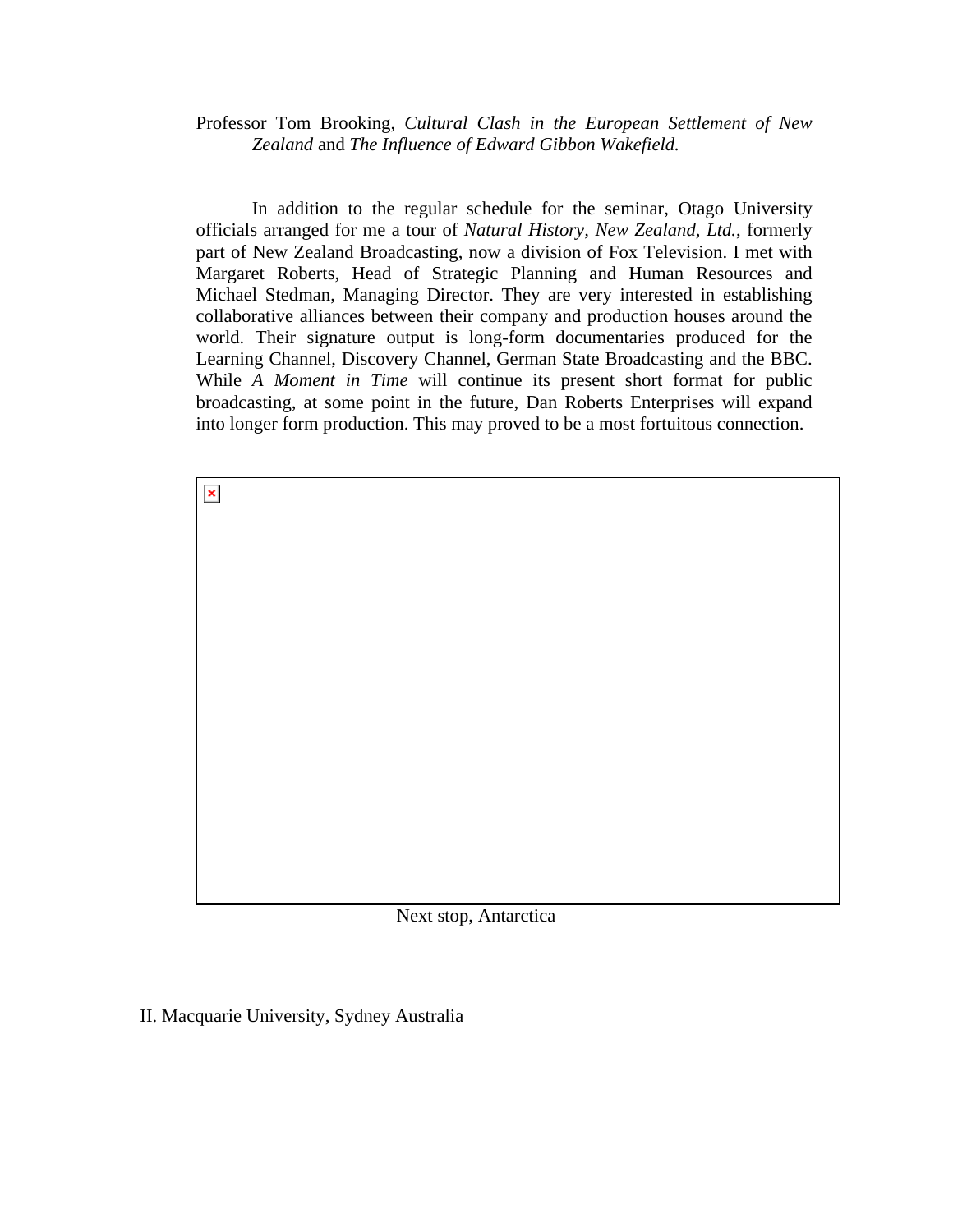Sydney, the long view

 $\pmb{\mathsf{x}}$ 

 $\pmb{\times}$ 

# Sydney Opera House

 Macquarie University is a suburban university located in North Sydney. The campus is very similar in access and layout to the University of Richmond. In our brief stay in Sydney, representatives were most accommodating and helpful. The strengths of the University are in the areas of business, languages, liberal arts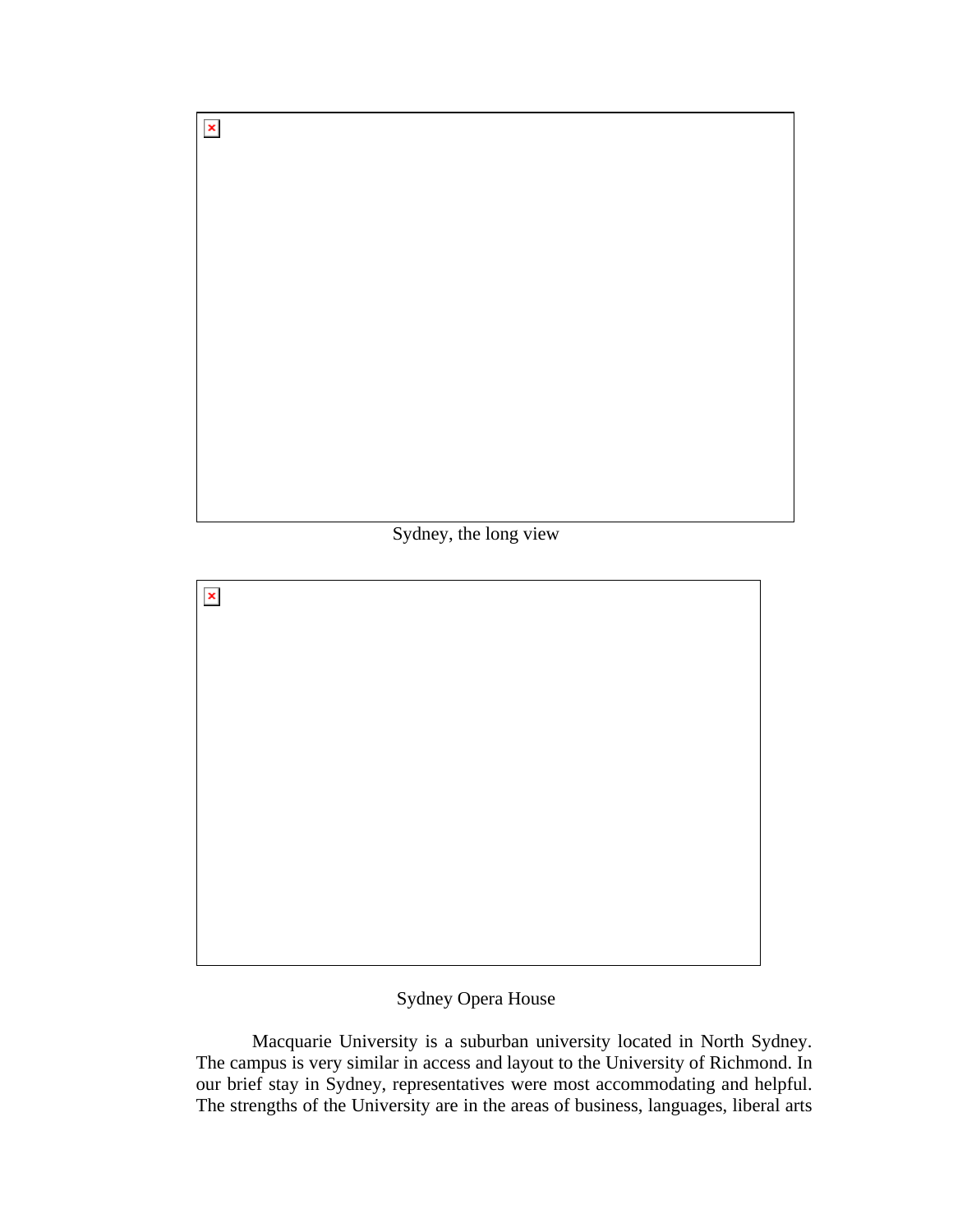and life sciences. Students interested in overseas study in an urban environment perhaps should seek for a different venue. Downtown Sydney is a long way from campus and will require public transportation or an automobile.

 Lectures for the seminar included: Greg Pemberton, *Australia and the International Community*, Andrew Vincent, *Internet Based Simulation of Middle Eastern Politics,* George Parsons, *Australian History*, John Stephens, *Language Developments in Australian Culture,* David Blair, *The Macquarie Dictionary*, and Geoff Hawker, *Construction of Canberra, Australia's Capital.*

 During the course of our stay in Sydney we had a conducted tour of the Metropolitan Area including indigenous settlement areas, the "Rocks," the place of initial European settlement, the Old Government House, a trip through the Olympic Village, and, also a delightful evening boat tour of Sydney Harbor.

 Interviews for prospective programs of *A Moment in Time* included: Professor Geoff Hawker, *Construction of Canberra,* Professor George Parsons, *Convictism* and Gallipoli, Professor Greg Pemberton, *Australia's Relations with the International Community* 

III. Melbourne University, Melbourne, Australia

 $\pmb{\times}$ 

## Melbourne University

 Of all the institutions included in the Australian portion of the seminar, Melbourne University was the one most oriented to an urban setting. It was selfcontained and located near the center of metropolitan Melbourne. Students and faculty interested in studying and working in a more cosmopolitan setting should consider this opportunity. The curriculum is more traditional with an orientation to classical liberal arts instruction.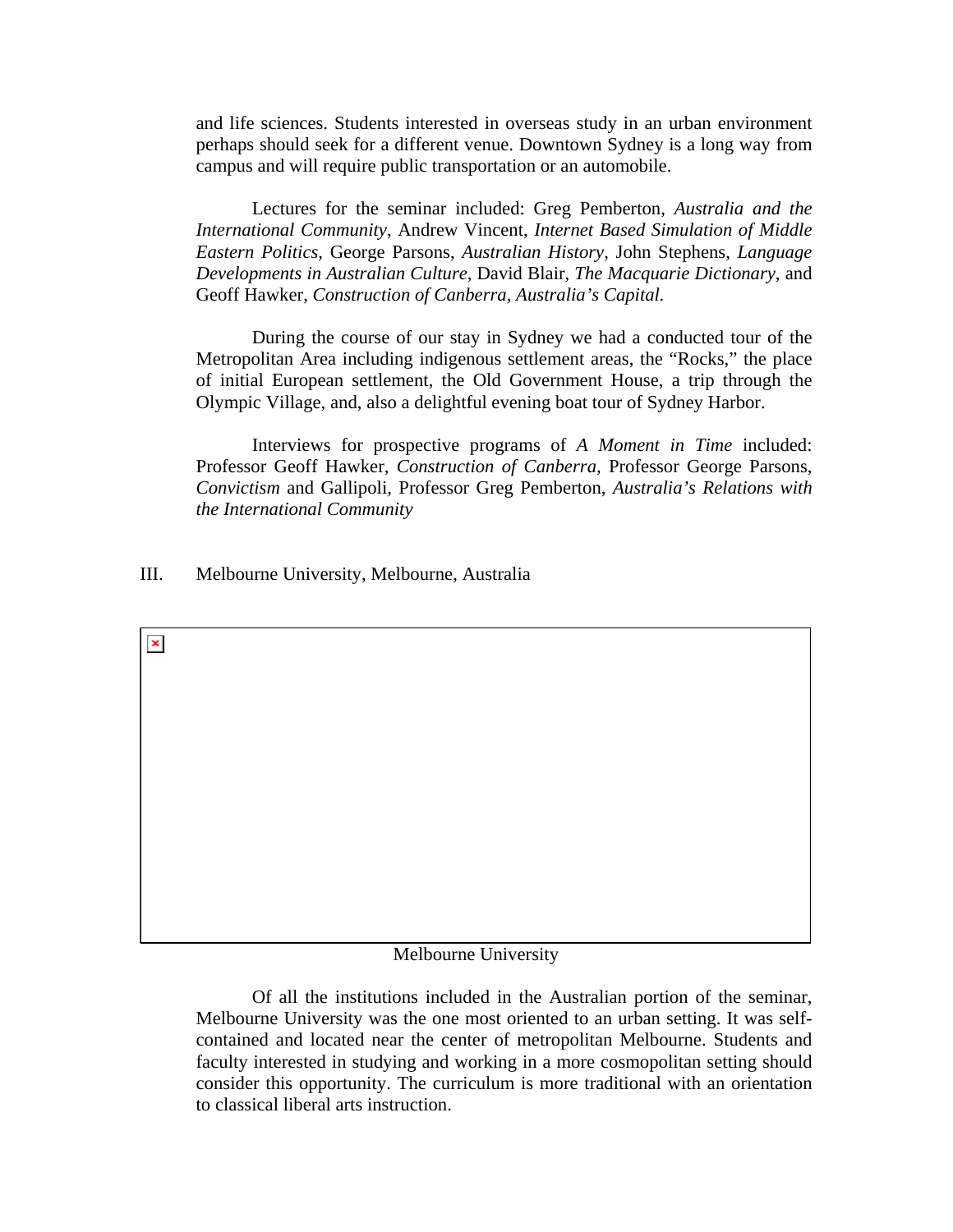In my view this was the most pleasant part of the seminar. The schedule was lighter, more civilized, therefore members had a greater freedom to explore on their own. The compact nature of campus and city, plus the easy access to public transportation, precluded the heavily supervised experience of the other stops.

 Lectures included: Graham Willett, Deputy Director, Australian Center, *Australian Heros and Australian Values* and Gwenda Tavan, M*ulticulturalism in Australia*. We had conducted tours of the Victoria Museum, the Healesville Wildlife Sanctuary (see pictures below) and the Yarra Valley Dairy.

 I conducted an extensive interview with Graham Willett and will be using his comments on the following episodes of *A Moment in Time: Pharlap, Ned Kelley, Helen"Melba" Mitchell,* and *Azaria Chamberlain, the Dingo Baby*.

 $\pmb{\times}$ 

Melbourne Public Library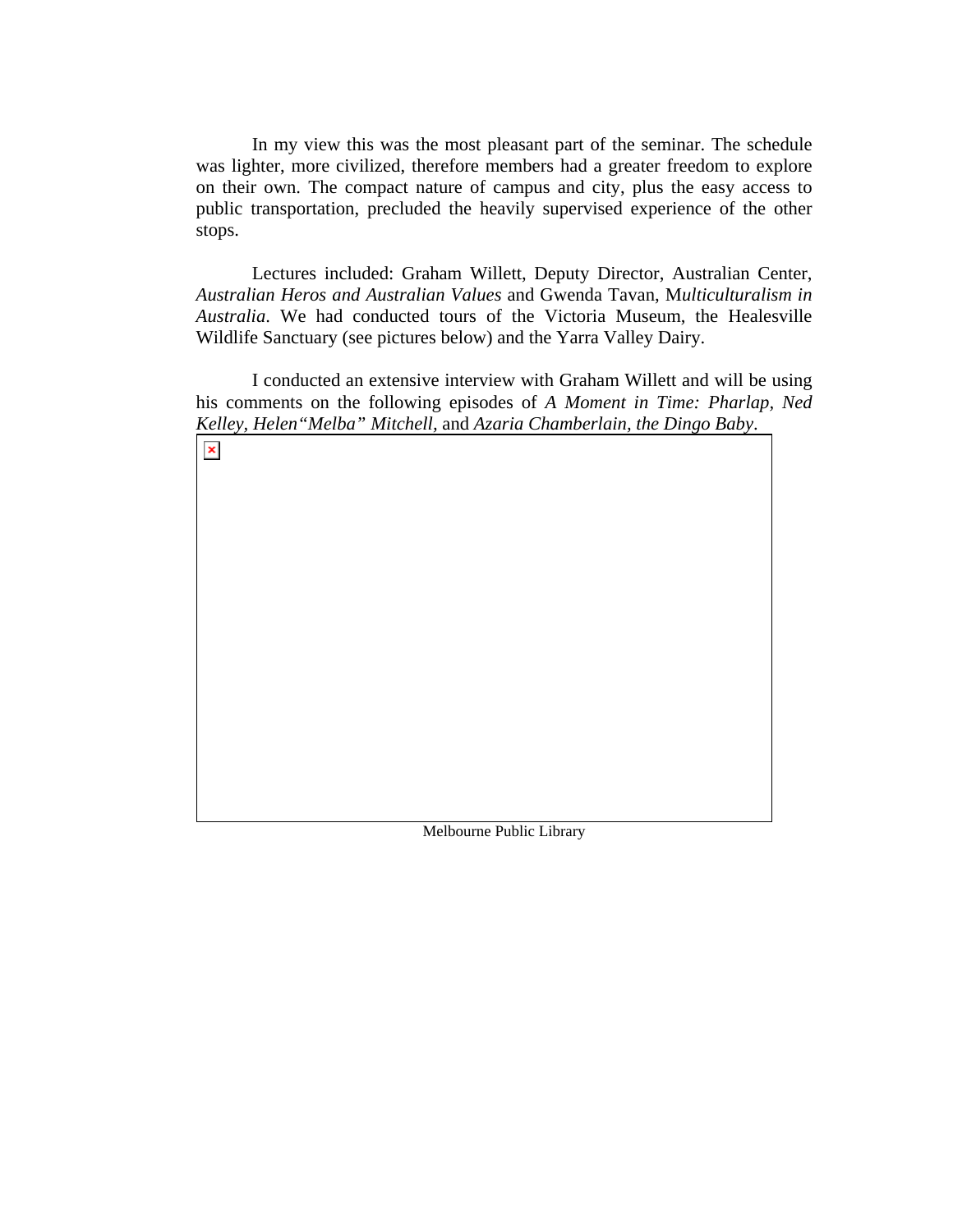

Tasmania Devils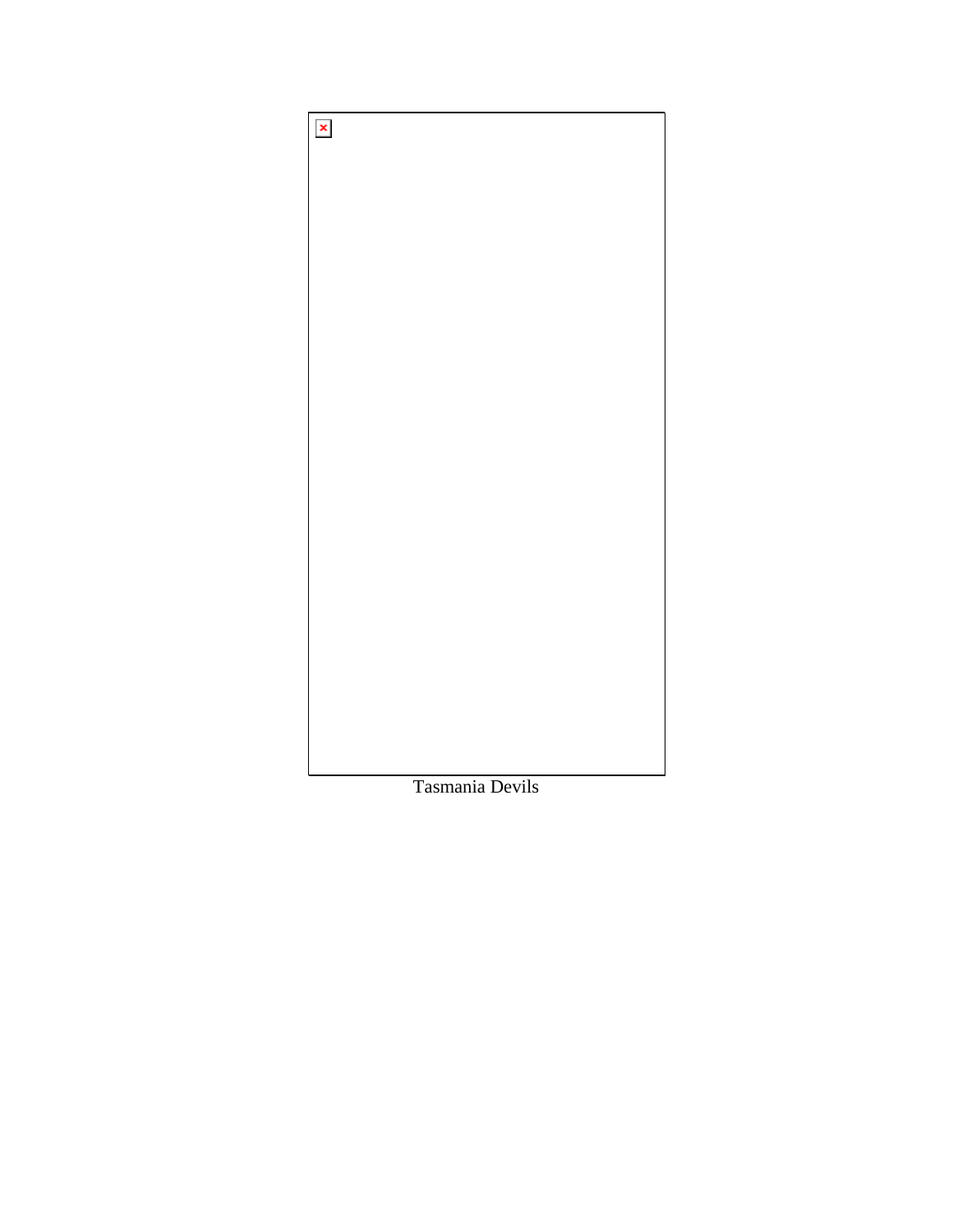Koala

 $\boldsymbol{\mathsf{x}}$ 

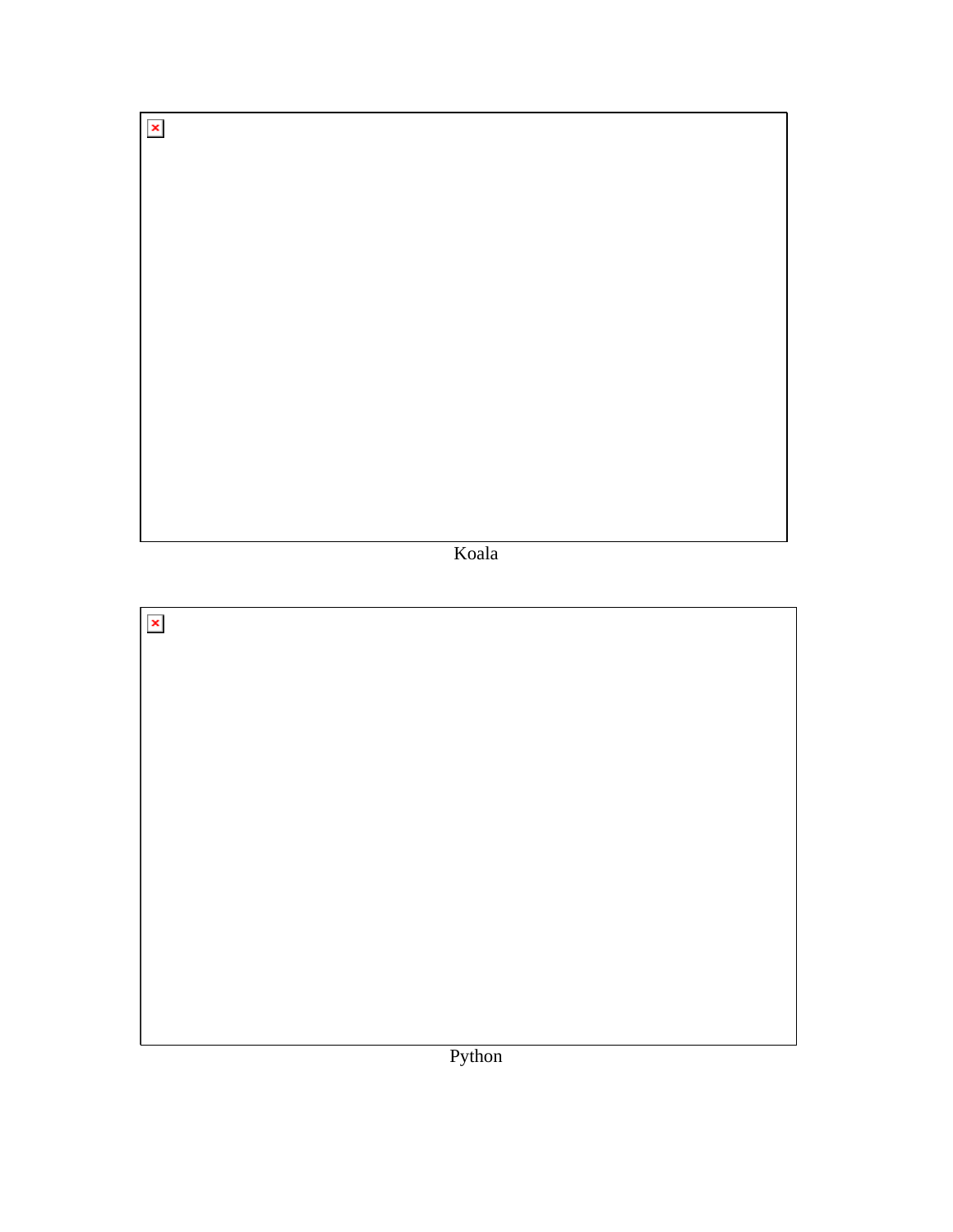

Kangaroos

| $\vert x \vert$ |  |
|-----------------|--|
|                 |  |
|                 |  |
|                 |  |
|                 |  |
|                 |  |
|                 |  |
|                 |  |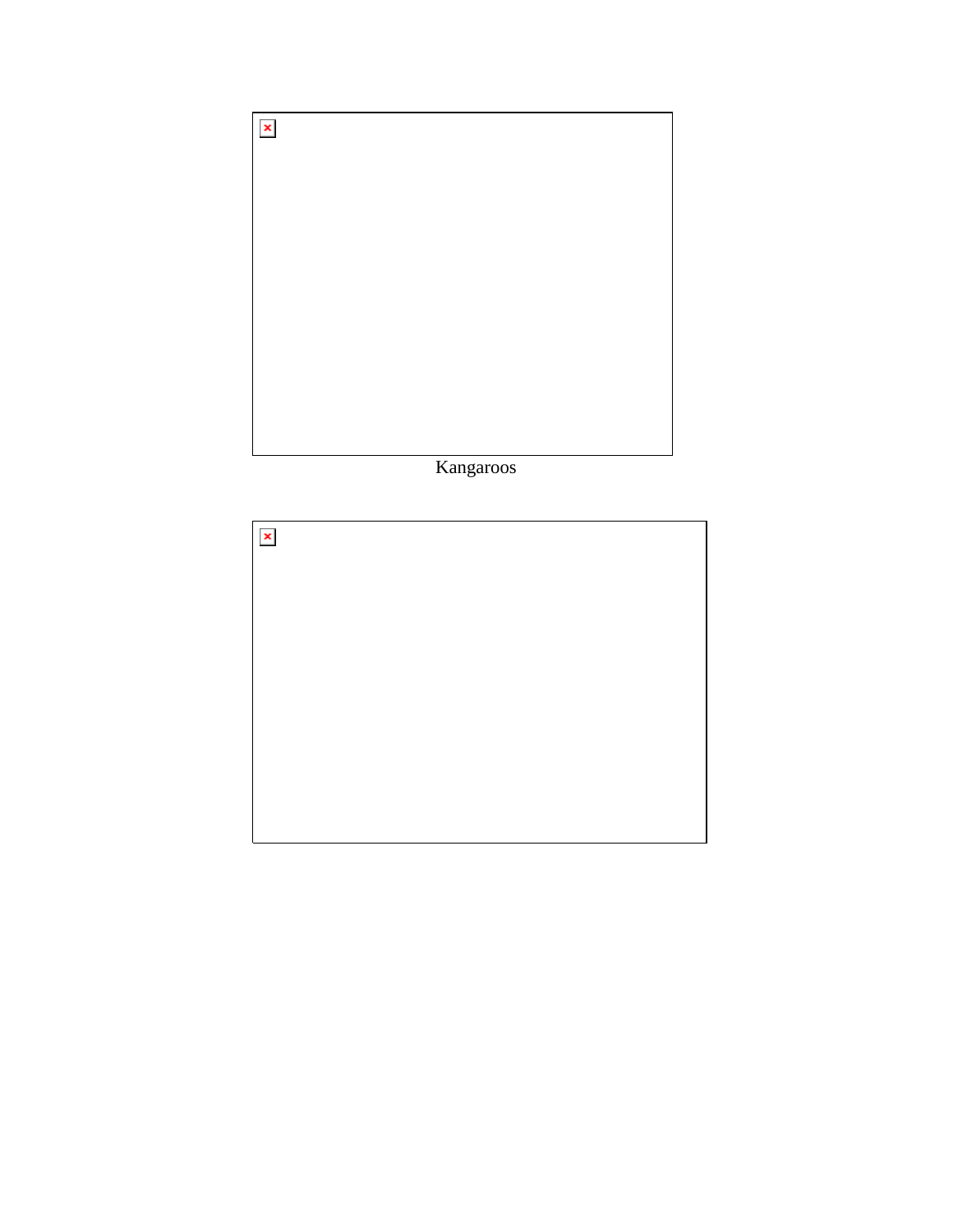## III. Curtin University, Perth Australia

 $\pmb{\times}$ 

Perhaps the most intensive part of the seminar was the time spent at Curtin University in Perth on the far western coast of Australia. The staff was exceptionally helpful and enthusiastic about our stay. One of the most important considerations for faculty and students considering time at Curtin is the strong emphasis placed on service learning. Students are required to involve themselves in the surrounding community. Curtin is also home to one of Australia's most important centers focusing on the history, culture and social life of Australia's indigenous people.

The program was an extensive one with lectures including: David Black, *Western Australia, Past and Present*, David Dolan, *Cultural Heritage Studies,* and Will Christensen, Joan Osborne and Kim Collard, *Issues with Mining: Native Title and Sustainable Development.* 

Curtin representatives exerted great effort to expose the seminar participants to important parts of Western Australian culture and history. One of the most delightful parts of the entire trip was a two night excursion south into the interior, to the Nannup Valley Resort. During a full day of activities members explored the Bibbulumun Track used by Aborigines before European settlement, the ghost mill town of Ellis Creek, and old growth forests.

For a future *A Moment in Time* episode I conducted an interview with Professor Will Christensen on *Indigenous Land Title Claims.*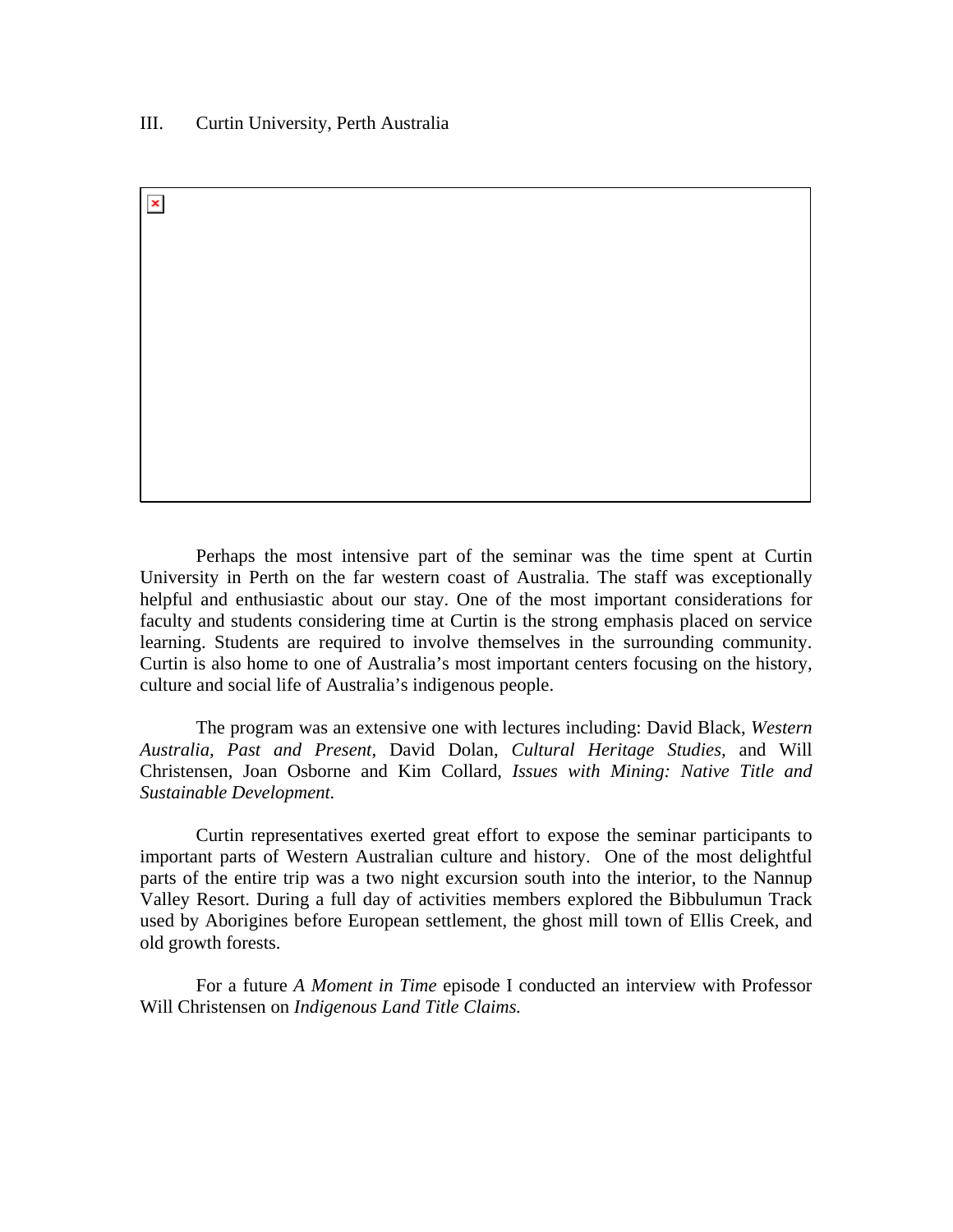In conclusion, I believe this was a very successful seminar. These are fine institutions and continued association with them will provide for our students and faculty excellent opportunities for international study and collaboration. They will also be a steady source of visiting students thus adding to the cultural diversity of the University of Richmond. I highly recommend each for consideration although for different reasons as outlined in the report above.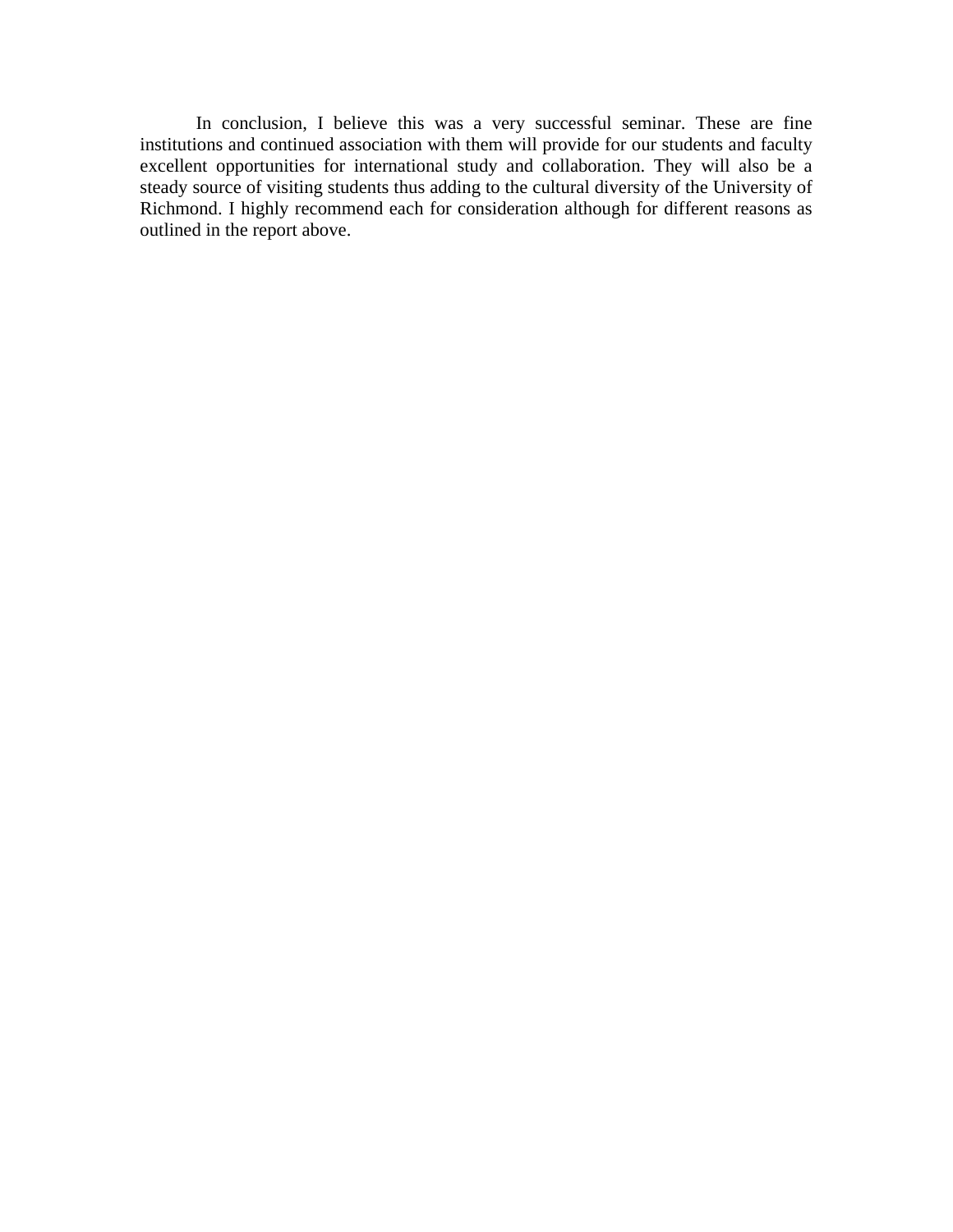# **Moments in Time II: An Event-Based Approach To the Study of the History of America and the Southwestern Pacific Fall 2001**

HIST 322U Instructor: Dan Roberts SPB 217 287-6037 Office Hours: By Appointment Ryland 328

 $\pmb{\times}$ 

 Using several important events in American history, this course acquaints the student with the means and method of historical study. During our time together, through lecture, interaction, cinema presentation, we will examine the importance of history for understanding the nation in which we live. An emphasis of this course is to pursue means by which the story of the past may become a vibrant reality in a better-informed society.

 In addition to exploring American history students will also have an opportunity to examine the history of the Southwestern Pacific nations of New Zealand and Australia. Focus will vary to include both the era before and after European settlement. Subjects will include the interaction between indigenous peoples and those who brought western civilization to the vast reaches of these two countries.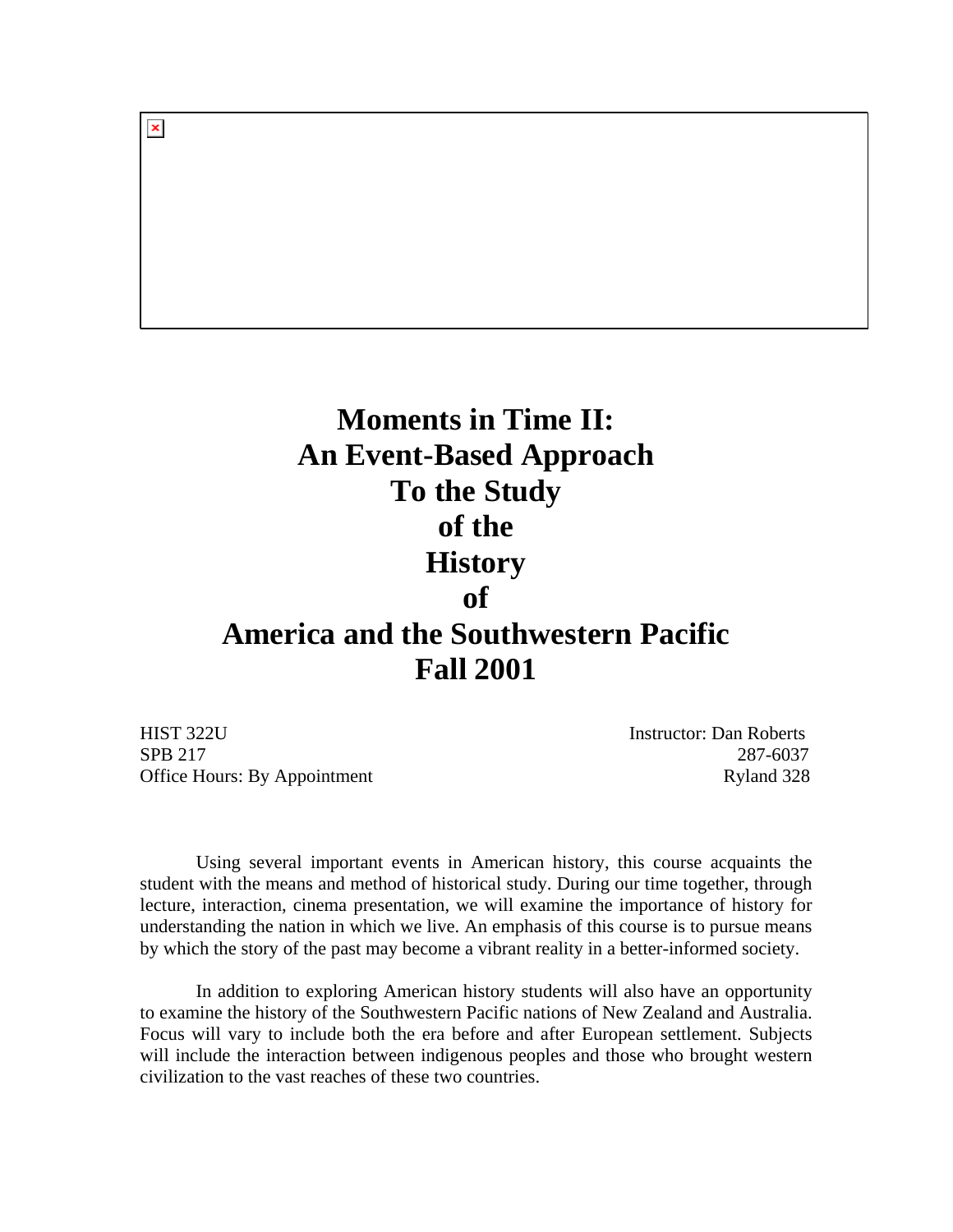# Required Texts

Benjamin, Jules R. *A Student's Guide to History.* New York: St. Martin's Press, 1994.

Divine, Robert A., et.al. *America Past and Present*. New York: Addison Wesley Longman, Inc. 1998.

#### Attendance

 Official Attendance Policy: "Each student is expected to attend all meetings of all classes and laboratory periods in the course in which he or she is enrolled. However, the specific attendance policy in each course of study is to be determined by the instructor in the course.... A student may be held responsible for the work of a class or laboratory during an absence.... Missed classes, work or tests may result in a poorer grade, or failure, in the course. Every student is responsible to take final examinations as scheduled. No rescheduling, excuse for absence and/or provision for making up final examinations will occur without the approval (submitted in writing) of the Dean of the College. Such approval shall be made only for illness certified by a physician, participation in authorized University activities, and/or personal emergencies such as death in the family."

 Students are expected to attend class, be present for all meetings, and notify the instructor when absences are necessary.

Grading

| А | 90-100    |
|---|-----------|
| B | 80-89     |
| C | $70 - 79$ |
| D | $60 - 69$ |
| F | $0 - 59$  |

#### Grade Composition

1. A 2500 word research paper on a topic from American or Southwestern Pacific History, plus a complete research packet for a future episode of *A Moment in Time.*

2. Three research packets for upcoming broadcast episodes of *A Moment in Time.* These will include a 1250 word essay, a 350 word script, plus all assembled research material used to prepare the packet.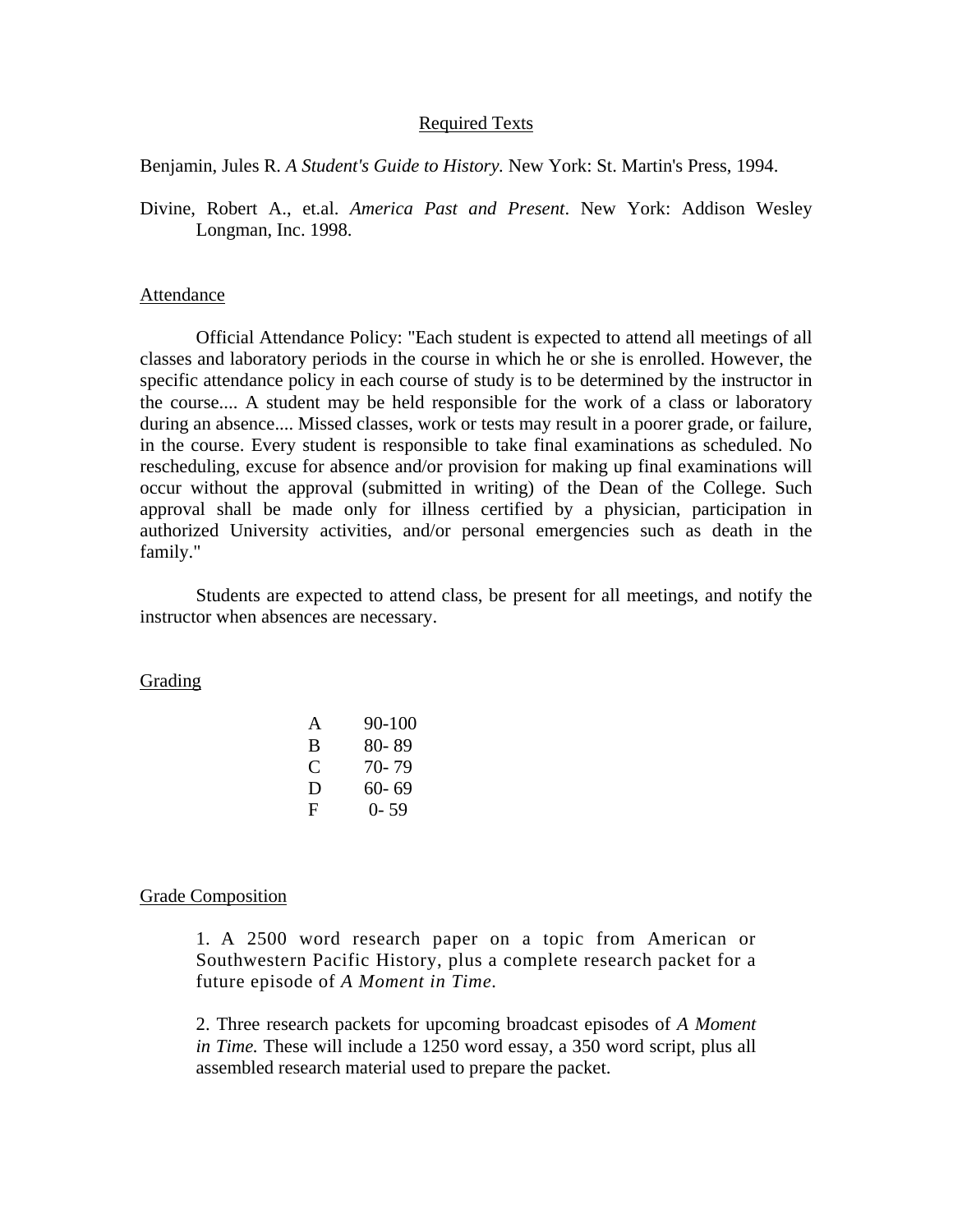Decisions as to projects should be made by September 29, 2001. A 100 word summary of your research work should be handed in on that day. Full rough drafts are to be in the hands of the writing fellow on or before October 27, 2001. Five hundred word summaries of your project will be presented on November 10. Completed written work is due on or before November 26, 2001.

# Robert's Rules of Order

1. Word requirements in the 2500 word research paper refer to the introduction, narrative text, and conclusion - not footnotes, title page, contents page or bibliography; they are extra. An exact word count should be recorded after the last paragraph. One inch margins on all sides. Type should be Courier or similar standard type, no larger than 12-point type.

2. Format of the 2500 word research paper should follow strictly the pattern outlined in Jules' Benjamin's *A Student's Guide to History.*

3. The 2500 word research paper must include a minimum of ten (10) sources:

A. At least four books,

 B. At least three articles from journals (two must be scholarly journals)

C. Only one direct reference from the Internet.

4. Please staple the pages together. No pretty folders. "Just the facts, ma'am."

#### Schedule

## **September**

 8 Course Orientation The Study of the Study of History The Origin of *A Moment in Time The Marriage of Pocahontas*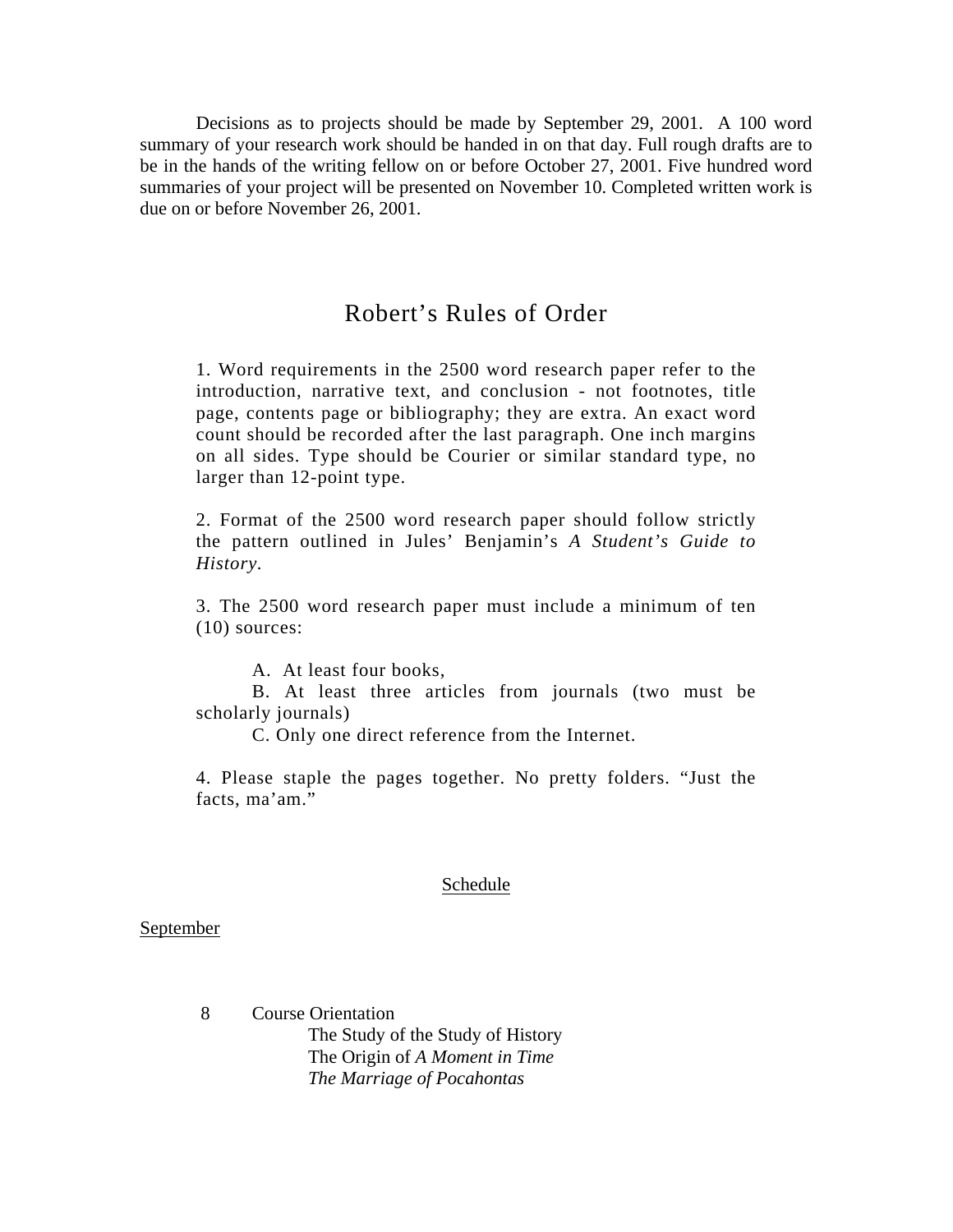- 15 "The Age of Exploration" Film: *The Mission* Reading: Divine, Chapter One
- 29 The Impossible War "Massacre on the Common" Film: *1776* Reading: Divine, Chapter Five

# **October**

| 8  | The National Crucible: A Nation at War with Itself<br>Film: Abe Lincoln of Illinois<br>Reading: Divine, Chapters Thirteen, Fourteen and Fifteen |
|----|-------------------------------------------------------------------------------------------------------------------------------------------------|
| 20 | Special Program at the Leadership School<br>Room to be announced<br>Time: 10:00 AM                                                              |
|    | Harry Truman: Leadership in the Crucible of Power                                                                                               |
|    |                                                                                                                                                 |

27 The Settlement of Australia Film: *Gallipoli* 

# November

1 Class Reports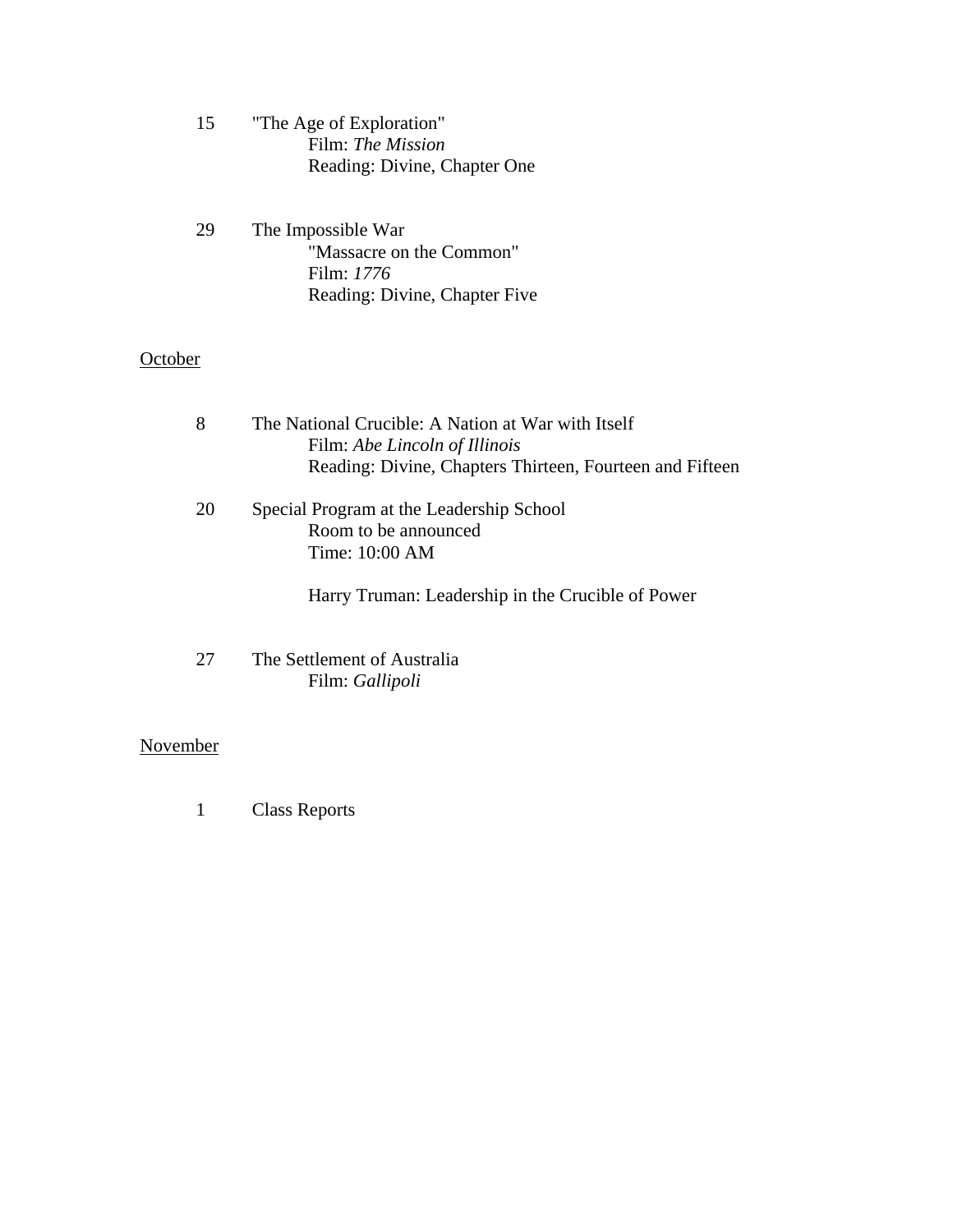# Suggested Topics HIST 321U Fall 2001

I. America

Colonial America as a Penal Colony Invention of the auto self-starter Salk and the Polio Vaccine John C. Calhoun John Winthrop The Demise of New Amsterdam Proprietary Colony of Carolina Anthony Ashley Cooper, Earl of Shaftesbury Student Non-Violent Coordinating Committee Roger Williams and the founding of Rhode Island The Huguenot Colony of Port Royal, South Carolina 1572 Daniel Boone Opens Tennessee Sam Houston, The Life of Failure, the Life of Success The Republic of New Connecticut, Ethan Allen and the Independence of Vermont Virginia's House of Burgesses established in 1619 Mount Saint Helen's erupts in 1980s West Virginia secedes from Virginia 1861 Camp Meetings- Frontier Religious Revivals in Eighteenth Century America

II. Southwestern Pacific

Australia and Indigenous Land Title Ned Kelley Azaria Chamberlain – The Dingo Baby Melba Pharlap Australia and International Relations Convictism Gallipoli Construction of Canberra Edward Gibbon Wakefield

 $\pmb{\times}$